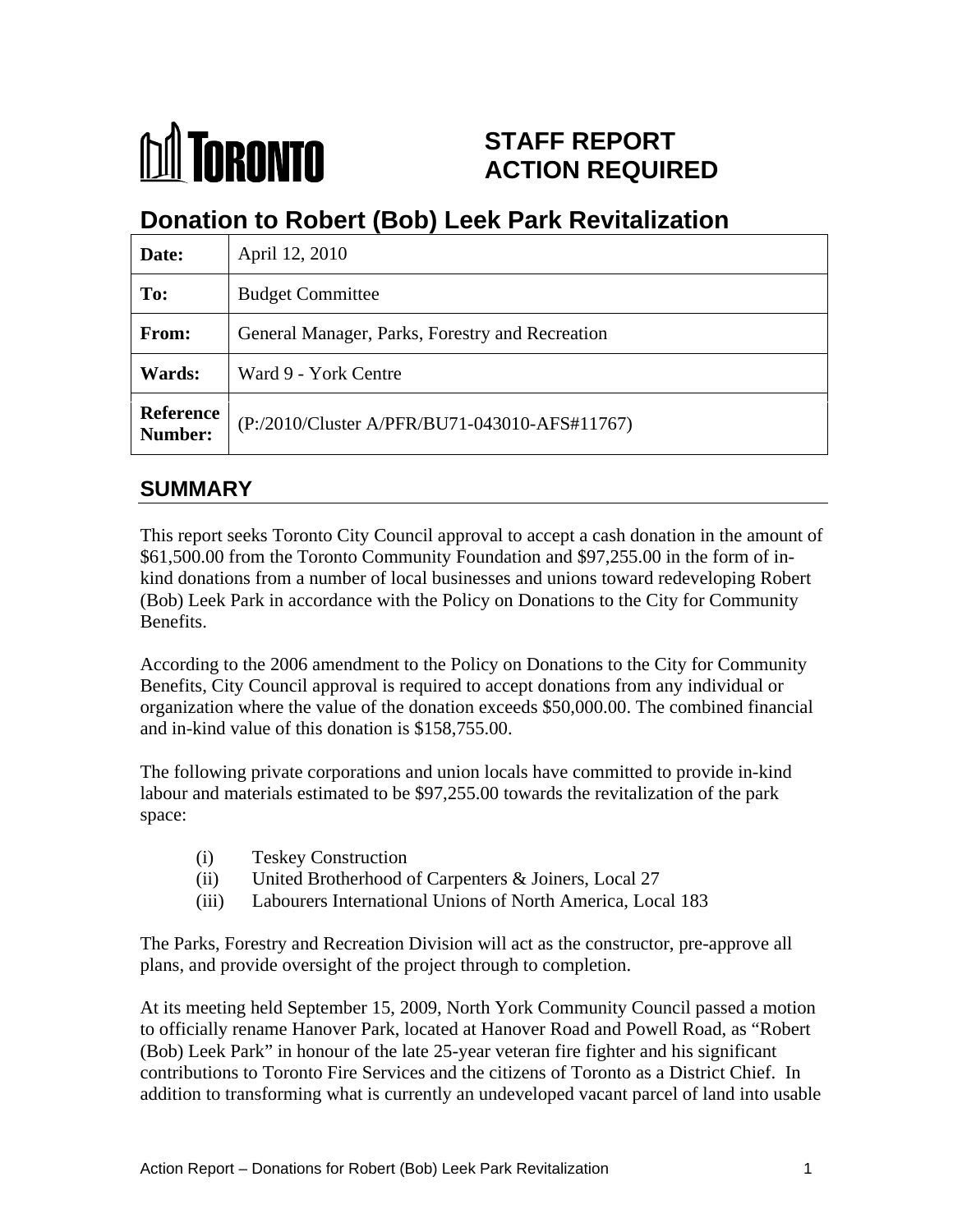parkland for the local community, the revitalized Robert (Bob) Leek Park will serve as a monument to the fallen firefighter who perished responding to the Sunrise Natural Gas site explosion in 2008.

### **RECOMMENDATIONS**

#### **The General Manager of Parks, Forestry and Recreation recommends that City Council:**

- 1. accept the donation from the Toronto Community Foundation in the amount of \$61,500.00;
- 2. accept the in-kind donation of general labour and materials valued at \$97,255.00 provided by the following businesses and union locals:
	- (i) Teskey Construction
	- (ii) United Brotherhood of Carpenters & Joiners, Local 27
	- (iii) Labourers International Unions of North America, Local 183;
- 3. authorize the selection of the named unions, on a sole source basis, as pre-selected service providers for this Project;
- 4. amend the 2010 Parks, Forestry and Recreation Capital Budget to increase the Hanover Park (Bob Leek) development project by \$61,500 from \$75,000 to \$136,500 gross, funded by the cash donation of \$61,500 from the Toronto Community Foundation; and
- 5. authorize the General Manager of Parks, Forestry and Recreation to enter into appropriate agreements with the Toronto Community Foundation and the named unions and businesses in relation to the financial and in-kind contributions made towards this project, on terms and conditions satisfactory in form and content to the General Manager and City Solicitor.

# **Financial Impact**

The 2010 Parks, Forestry and Recreation Capital Budget includes a Hanover Park (Bob Leek) development project, in the amount of \$75,000 gross, funded from the Parkland Development Reserve Fund. Adoption of the recommendations in this report will amend the 2010 Parks, Forestry and Recreation Capital Budget to include the cash donation of \$61,500 gross from the Toronto Community Foundation in the Hanover Park Project increasing it from \$75,000 to \$136,500 gross. In addition, the in-kind donation estimated at \$97,255.00 will be used to supply concrete, building materials and a portion of the labour to fabricate a concrete walkway and sitting area, and construct a wooden arbour feature.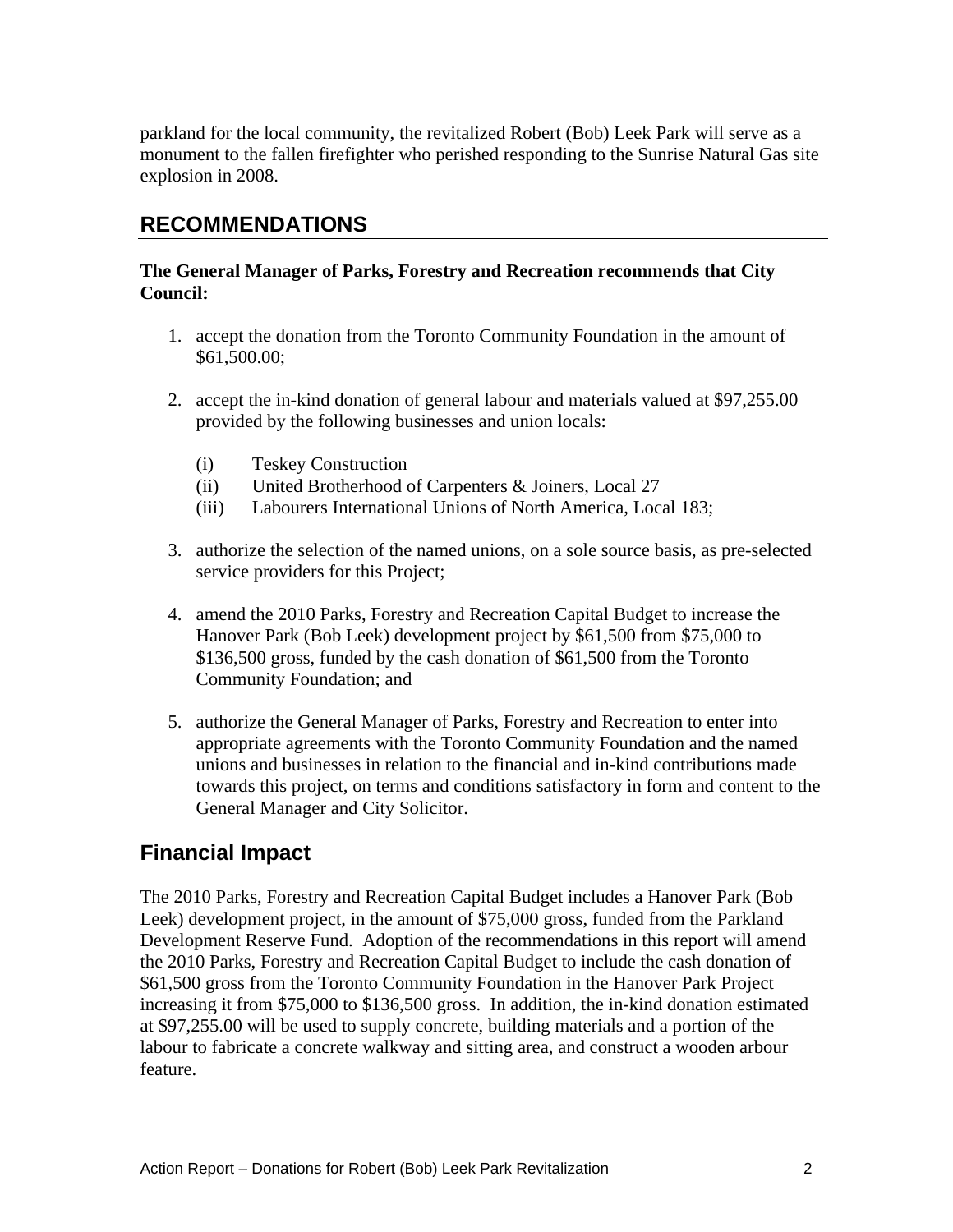The Robert (Bob) Leek Park site will be closed for construction during the busiest part of the operating season, therefore only minor maintenance will be required for the balance of the year after the revitalized park opens. Sufficient funds exist in the 2010 operating budget for this minor maintenance resulting from the maintenance funds saved during the construction period.

The project will revitalize the park and add amenities to the site which are expected to add incremental annual maintenance costs of \$16,439.00 in 2011, which will be requested in the 2011 Operating Budget submission.

The Fair Wage Office has reported favourably on this arrangement.

The Deputy City Manager and Chief Financial Officer has reviewed this report and agrees with the financial impact information.

# **COMMENTS**

The Councillor for Ward 9 – York Centre was approached by a number of Toronto businesses, unions and organizations who indicated their desire to support the revitalization of Robert (Bob) Leek Park through financial contributions and/or the donation of materials and in-kind labour.

The financial donation from the Toronto Community Foundation will be allocated to the purchase of new playground equipment and decorative metal fencing. The organizations providing the donations of in-kind labour and materials will work with the City on a number of aspects of the project including the addition of a concrete walk and sitting area, and the construction of a wooden arbour feature. The City will be responsible for site design and grading. The Unions will donate labour

and materials for services within their respective areas of specialization and will deliver the project according to City specifications.

The following organizations have made financial contributions to the project through the Toronto Community Foundation:

- (i) Parc Downsview Park
- (ii) Enbridge
- (iii) MP Charitable Foundation (Bridlepath Property Management)
- (iv) Toronto Professional Firefighters' Association
- (v) Bombarbier
- (vi) Biddington Property Management
- (vii) Bell Canada
- (viii) Amalgamated Transit Union, Local 113
- (ix) National Automobile, Aerospace, Transportation and General Workers Union (CAW Canada)
- (x) Drywall, Acoustics, Lathing & Insulation, Local 675